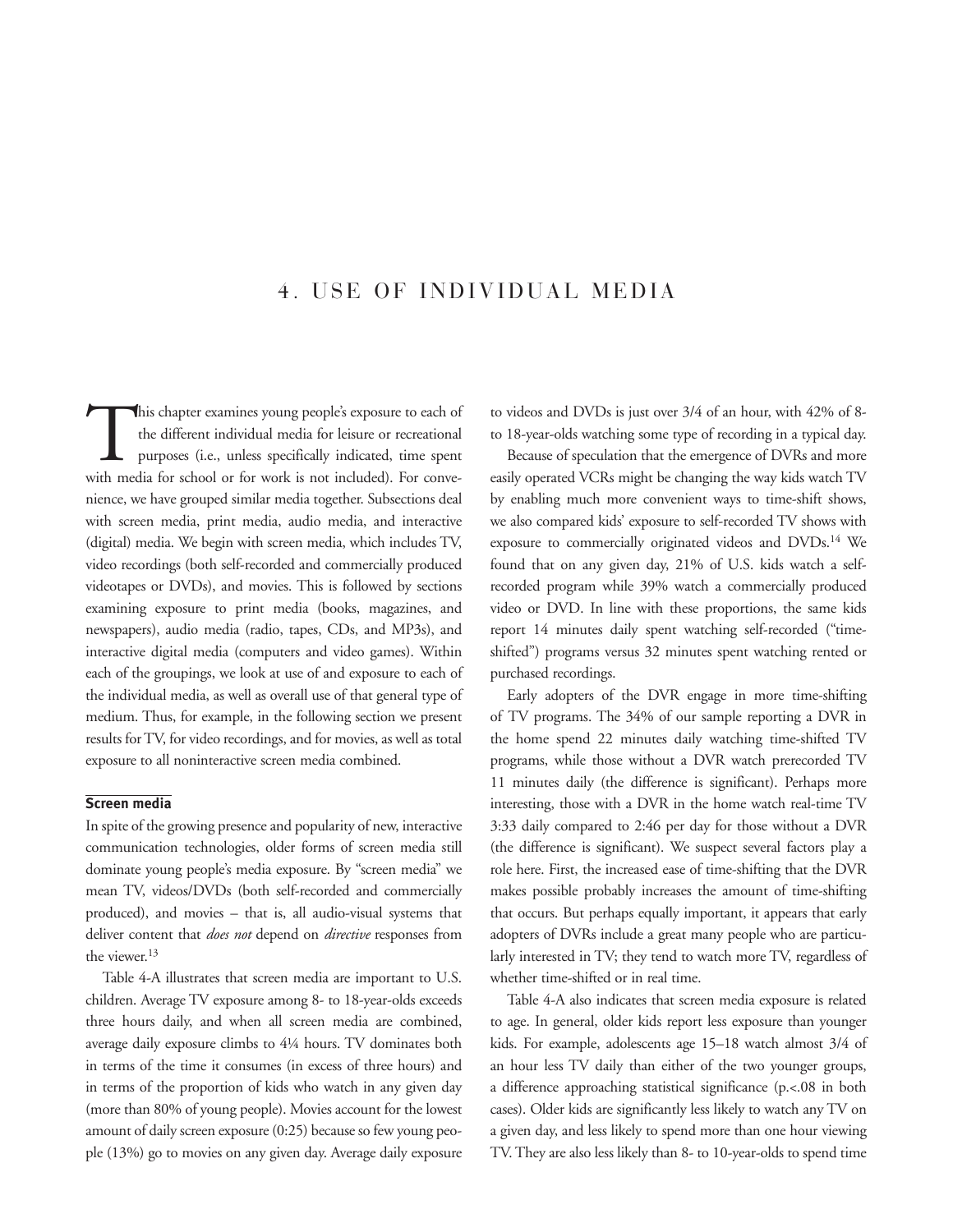## **TABLE 4-A**

## Screen Media Exposure by Age

|                                                                   |        |                     | $8 -$ to $18  8 -$ to $10 - 11 -$ to $14 - 15 -$ to $18 -$ |                 |  |  |  |
|-------------------------------------------------------------------|--------|---------------------|------------------------------------------------------------|-----------------|--|--|--|
| <b>Medium</b>                                                     |        |                     | year-olds vear-olds year-olds year-olds                    |                 |  |  |  |
| A. Average daily use of each screen medium                        |        |                     |                                                            |                 |  |  |  |
| TV                                                                | 3:04   | 3:17                | 3:16                                                       | 2:36            |  |  |  |
| Videos/DVDs                                                       | 0:47   | 0:53                | 0:46                                                       | 0:44            |  |  |  |
| Movies                                                            | 0:25   | 0:31                | 0:23                                                       | 0:21            |  |  |  |
| All screen media                                                  | 4:15   | $4:41^{\text{d}}$   | $4:25^{\text{d}}$                                          | $3:40^{b}$      |  |  |  |
| B. Proportion who used each screen medium the previous day        |        |                     |                                                            |                 |  |  |  |
| TV                                                                | 81%    | $86\%$ <sup>a</sup> | $83%$ <sup>d</sup>                                         | 73%b            |  |  |  |
| Videos/DVDs                                                       | 42     | 53a                 | 42 <sup>b</sup>                                            | 34 <sup>b</sup> |  |  |  |
| Movies                                                            | 13     | 15                  | 13                                                         | 12              |  |  |  |
| C. Proportion who watched TV $1+$ and $5+$ hours the previous day |        |                     |                                                            |                 |  |  |  |
| More than 1 hour TV                                               | $66\%$ | $68\%$ <sup>a</sup> | $71\%$ <sup>a</sup>                                        | 56%b            |  |  |  |
| More than 5 hours TV                                              | 20     | 23                  | 22                                                         | 17              |  |  |  |

*Note: Only those items in each row that do not share a common superscript differ from one another with statistical reliability. Those items without a superscript, or those that share a common superscript, do not differ by a large enough margin to ensure statistical reliability.* 

watching any kind of video recording. When all screen media are combined, the oldest adolescents report an hour less daily exposure than 8- to 10-year-olds, and ¾ of an hour less than 11- to 14-year-olds (both statistically significant differences).

In addition to variations related to age, substantial differences in exposure to screen media also emerge for race. Table 4-B reveals that African American youths are substantially more likely to use screen media on any given day, and that they spend more time with screen media (5:53) than either their Hispanic (4:37) or White (3:47) counterparts.

African American kids watch all screen media combined over an hour more per day than Hispanic kids, and over two hours more than White kids. The difference between White and Black kids is large and consistent across all screen media. African American

kids average 1:20 more than White kids of daily TV exposure, 15 minutes per day more video/DVD exposure, and 31 minutes per day more with movies – all statistically significant differences. Average exposure for Hispanic kids typically falls between the other two groups (differing significantly from both only in average movie exposure). The overall result is that Hispanic kids differ significantly from both White and African

American kids in total screen exposure, viewing more than White kids and less than Black kids. On any given day, significantly higher proportions of African American kids than White kids watch videos/DVDs and attend movies, with the proportion of

#### **TABLE 4-B**

| Screen Media Exposure by Race                                     |                 |                                                                                                       |                 |  |
|-------------------------------------------------------------------|-----------------|-------------------------------------------------------------------------------------------------------|-----------------|--|
| <b>Medium</b>                                                     | White           | <b>Black</b>                                                                                          | <b>Hispanic</b> |  |
| A. Average daily use of each screen medium                        |                 |                                                                                                       |                 |  |
| TV                                                                |                 | $2.45^{\circ}$ $4.05^{\circ}$ $3.23^{\circ}$<br>0.45 <sup>a</sup> 1.00 <sup>b</sup> 0.44 <sup>b</sup> |                 |  |
| Videos/DVDs                                                       |                 |                                                                                                       |                 |  |
| Movies                                                            |                 | $0:17^a$ $0:48^b$ $0:29^c$                                                                            |                 |  |
| All screen media                                                  |                 | 3:47 <sup>a</sup> 5:53 <sup>b</sup>                                                                   | $4:37^C$        |  |
| B. Proportion who used each screen medium the previous day        |                 |                                                                                                       |                 |  |
| TV                                                                | 79%             | 84%                                                                                                   | 83%             |  |
| Videos/DVDs                                                       | 40 <sup>a</sup> | 51 <sup>b</sup>                                                                                       | $44$ ab         |  |
| <b>Movies</b>                                                     | 10 <sup>d</sup> | 22b                                                                                                   | 16ab            |  |
| C. Proportion who watched TV $1+$ and $5+$ hours the previous day |                 |                                                                                                       |                 |  |
| More than 1 hour TV                                               | 64%             | 74%                                                                                                   | 69%             |  |
| More than 5 hours TV                                              | 17              | 31                                                                                                    | 23              |  |

*Note: Only those items in each row that do not share a common superscript differ from one another with statistical reliability. Those items without a superscript, or those that share a common superscript, do not differ by a large enough margin to ensure statistical reliability.* 

Hispanic kids falling between these two groups. Interestingly, the proportion of kids from each racial category using TV on a given day does *not* differ significantly. Thus, although the three groups are equally likely to watch TV, average viewing times indicate that African American kids stay with it longer.

Because differences in socioeconomic status also tend to be related to race and ethnicity, we further examined the race-based results (i.e., both the proportion of kids viewing TV the previous day and the average amount of daily TV exposure) within each level of parent education and income. In general, neither variable changed the overall patterns. That is, at each level of parent education and at each level of income, the proportion of kids from each race group reporting TV use the preceding day stayed relatively constant,<sup>15</sup> and the pattern of African American kids reporting the highest amount of TV exposure, Hispanic kids

> the second highest, and White kids the least, continued to hold. In short, socioeconomic differences play a relatively minor role in differences located by race/ethnicity. Other things being equal, race is related to substantial differences in the likelihood of using and in the amount of exposure to screen media, and as has been reported in several earlier studies, African American kids seem particularly attached to them

– especially TV (cf. Roberts, et al., 1999; Roberts & Foehr, 2004; Tangney & Feshbach, 1988; also see Albarran & Umphrey, 1993; Blosser, 1988; Huston, Donnerstein, Fairchild, Feshback, Katz, Murray, et al., 1992).

**Other things being equal,**  race is related to substantial differences in the amount of

# exposure to screen media – especially TV.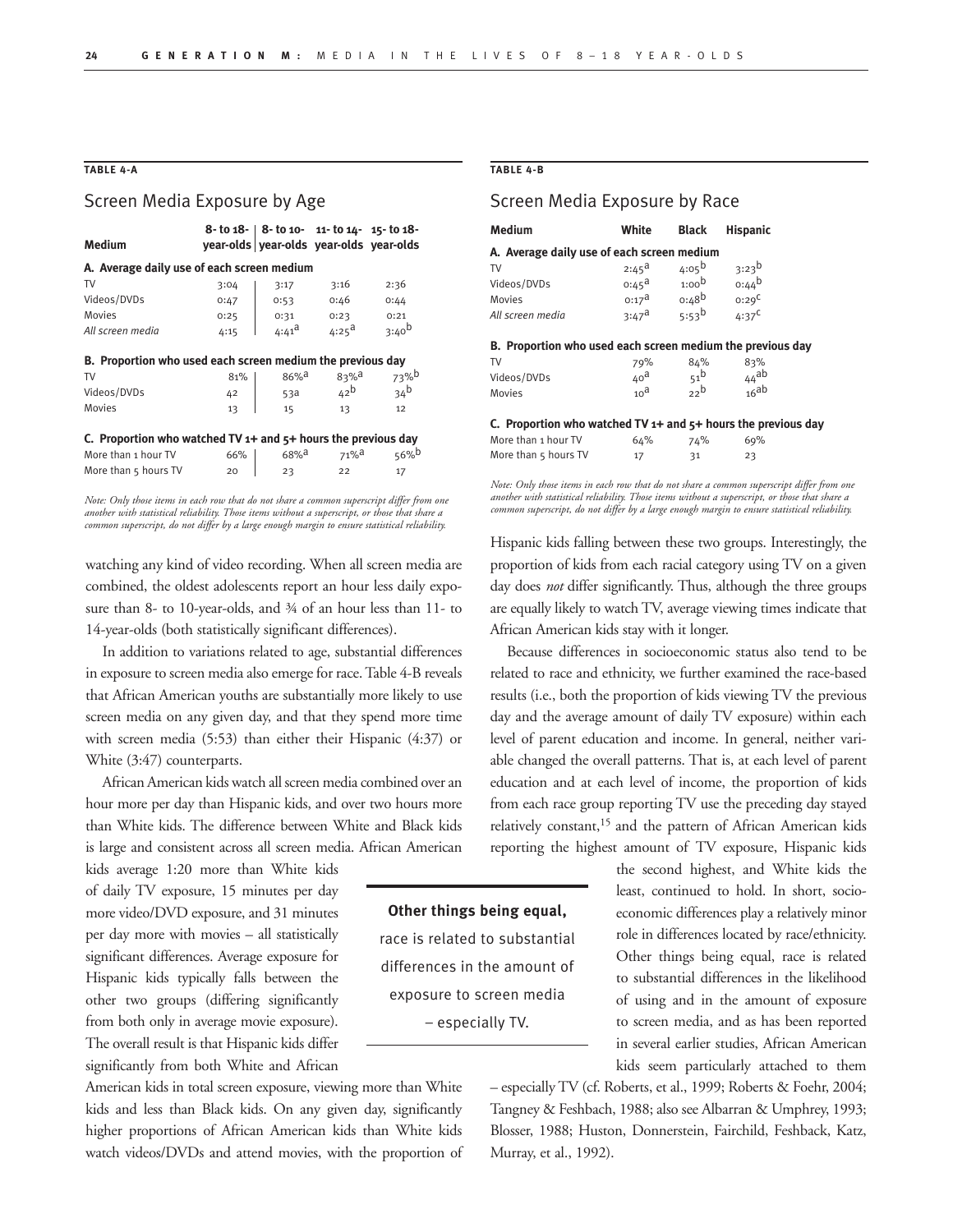#### **Box 4.1 Screen Media: 2004 vs. 1999**

Screen media exposure has stayed remarkably constant over the past five years. In 1999, 8- to 18-year-olds reported 3:05 daily TV exposure and 4:04 daily exposure to all screen media combined. In 2004, the comparable numbers were 3:04 for TV exposure and 4:15 for daily screen exposure. The 11 minute, overall increase in exposure came entirely from small (nonsignificant) increases in amount of exposure to videos and DVDs (both prerecorded and commercially produced) and to movies. It is worth noting that occasional claims that computers and video games are drawing young people's attention away from screen media – especially TV – receive little support from our findings. As we shall see in Chapter 5, screen media in general and TV in particular account for about half of young people's total media exposure, a pattern that has changed little over the past five years.

#### **Young People's Exposure to Screen Media in 2004 and 1999**

| <b>Screen medium</b>                                | 2004 | 1999 |  |  |  |  |  |  |
|-----------------------------------------------------|------|------|--|--|--|--|--|--|
| A. Average daily use of each medium                 |      |      |  |  |  |  |  |  |
| TV                                                  | 3:04 | 3:05 |  |  |  |  |  |  |
| Videos/DVDs                                         | 0:47 | 0:42 |  |  |  |  |  |  |
| Movies                                              | 0:25 | 0:18 |  |  |  |  |  |  |
| All screen media                                    | 4:15 | 4:04 |  |  |  |  |  |  |
| B. Proportion who used each medium the previous day |      |      |  |  |  |  |  |  |
| TV                                                  | 81%  | 85%  |  |  |  |  |  |  |
| Videos/DVDs                                         | 42   | 46   |  |  |  |  |  |  |
| Movies                                              | 13   | 10   |  |  |  |  |  |  |

Unlike earlier studies that have reported negative relationships between TV and/or screen exposure and indicators of socioeconomic status (see, for example, Brown, et al., 1990; Roberts & Foehr, 2004; Schramm et al., 1961; Tangney & Feshbach, 1988), our data reveal no relationship between income and screen exposure, and somewhat surprisingly, a curvilinear relationship between parent education and screen exposure, with the lowest levels of screen exposure emerging for kids whose parents have some college education. Table 4-C shows that average amount of screen exposure among kids whose parents have the most education is highly similar to that among kids whose parents completed no more than high school, and kids whose parents have some college report significantly less exposure than kids whose parents completed college. Although the curvilinear pattern is not significant for individual media, kids whose parents completed college watch significantly more videos/DVDs and movies than do kids whose parents have less education. It should also be noted that the proportion of kids from each parent education subgroup who use each of the screen media on a given day do not differ significantly. Thus, while kids from all three parent education subgroups are equally likely to use screen media, those from the low- and high-education subgroups appear to watch for longer periods.

#### **TABLE 4-C**

## Screen Media Exposure by Parent Education

| Medium                                                            | High<br>school     | Some<br>college     | <b>College</b><br>or more |  |
|-------------------------------------------------------------------|--------------------|---------------------|---------------------------|--|
| A. Average daily use of each screen medium                        |                    |                     |                           |  |
| TV                                                                | 3:12               | 2:48                | 3:03                      |  |
| Videos/DVDs                                                       | o:44 <sup>ab</sup> | $0:42^{\mathsf{a}}$ | $0:51^{\circ}$            |  |
| Movies                                                            | 0:26ab             | 0:17a               | $0:26^{b}$                |  |
| All screen media                                                  | $4:23^{\text{d}}$  | $3:46^{b}$          | 4:20 <sup>d</sup>         |  |
| B. Proportion who used each screen medium the previous day        |                    |                     |                           |  |
| TV                                                                | 82%                | 75%                 | 81%                       |  |
| Videos/DVDs                                                       | 42                 | 39                  | 44                        |  |
| <b>Movies</b>                                                     | 13                 | 11                  | 14                        |  |
| C. Proportion who watched TV $1+$ and $5+$ hours the previous day |                    |                     |                           |  |
| More than 1 hour TV                                               | 69%                | 62%                 | 64%                       |  |
| More than 5 hours TV                                              | 23                 | 16                  | 19                        |  |

*Note: Only those items in each row that do not share a common superscript differ from one another with statistical reliability. Those items without a superscript, or those that share a common superscript, do not differ by a large enough margin to ensure statistical reliability.* 

Gender locates no differences in the likelihood of using any of the three types of screen media on any given day, nor is it related to differences in amount of exposure.

**What they watch.** As noted in Chapter 2, our measure of TV viewing asked respondents to circle any shows they watched the previous day on "TV grids" (i.e., typical programming guides listing all shows available in a given area for each 30-minute timeslot the previous morning, afternoon, and evening). We classified the selected shows into one of 18 genres (see Appendix 2.3). Children's programs were further divided into two sub-categories – those conceived as children's "entertainment" programming (e.g., *Pokemon*, *Jackie Chan*) and those conceived as "educational" programming (e.g., *Sesame Street*, *The Magic School Bus*). Several of the predefined genres attract little or no youth viewing. We report results only for those program types that, on any given day, are viewed by at least 10% of one of the demographic subgroups we have been examining. Table 4-D presents the resulting list of 11 TV genres and the proportion of young viewers who watch each.

Situation comedy is the preferred type of TV program among young people, regardless of demographic characteristics. Thirtyseven percent (37%) of 8- to 18-year-olds watched at least one situation comedy the preceding day, and there is little variation in relation to age. Indeed, comedy is the only program genre that consistently attracts a third or more of young viewers regardless of age, gender, race or socioeconomic status.

Children's programming accounts for the next largest proportion of viewers, with 25% watching children's educational programming and 24% children's entertainment programming.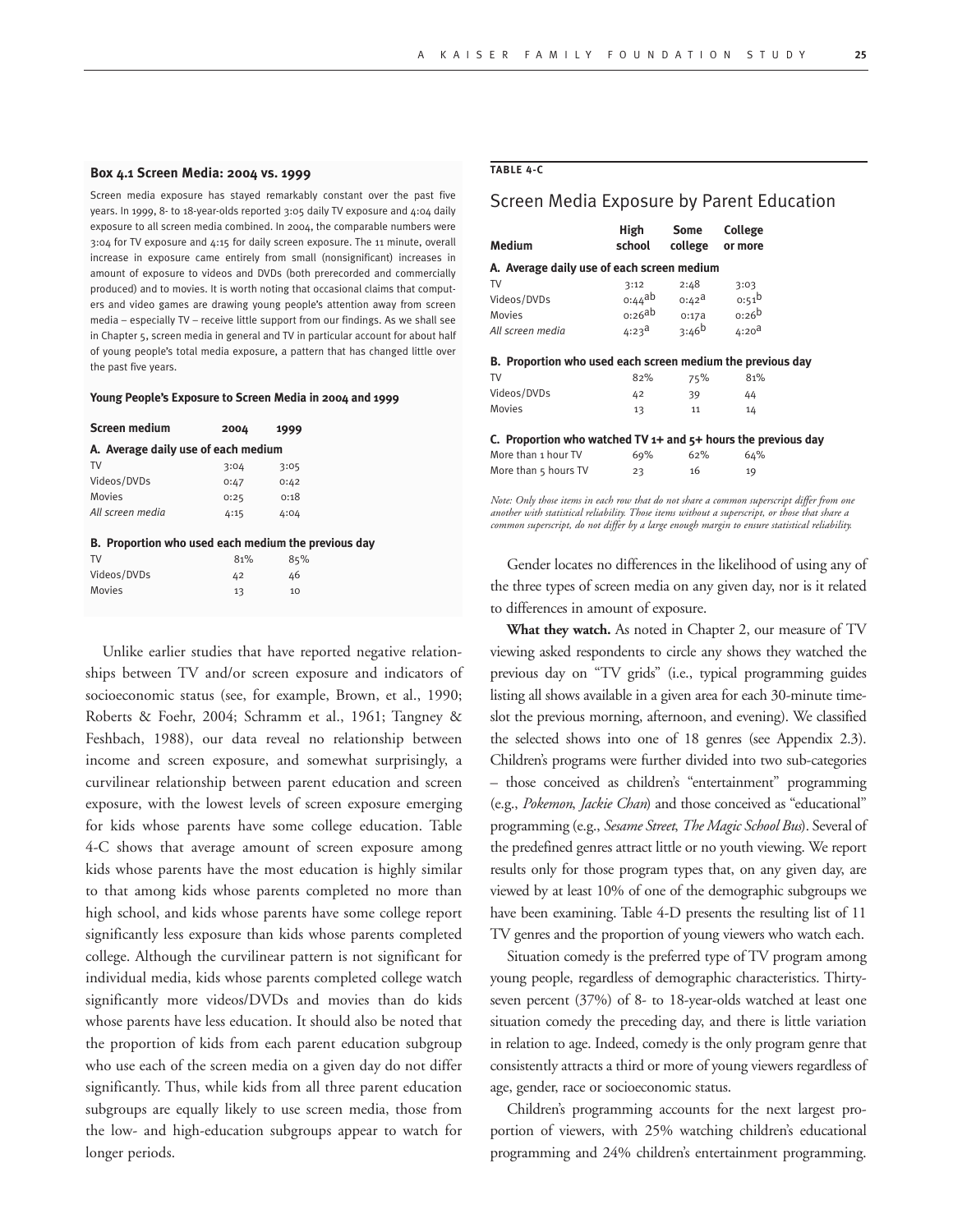# **TABLE 4-D**

## TV Genre Preferences by Age

**Of children who watched TV the previous day, the proportion viewing each type of programming** 

|                        | 8- to 18- |                               | 8- to 10- 11- to 14- 15- to 18- |                 |
|------------------------|-----------|-------------------------------|---------------------------------|-----------------|
| <b>TV</b> genres       | vear-olds | year-olds year-olds year-olds |                                 |                 |
| Comedy                 | 37%       | 39%                           | 36%                             | 34%             |
| Educational children's | 25        | $47^{\mathrm{a}}$             | 21 <sup>b</sup>                 | 8 <sup>C</sup>  |
| Children's             | 24        | $45^{\text{a}}$               | 22 <sup>b</sup>                 | $R^C$           |
| Movie                  | 22        | 15 <sup>d</sup>               | 26 <sup>b</sup>                 | 21ab            |
| Reality                | 17        | 12 <sup>a</sup>               | 17ab                            | 21 <sup>b</sup> |
| Entertainment/variety  | 16        | $7^{\mathsf{a}}$              | 22 <sup>b</sup>                 | 17 <sup>b</sup> |
| Drama                  | 15        | 12 <sup>a</sup>               | 13 <sup>d</sup>                 | 22 <sup>b</sup> |
| Sports                 | 12        | 9                             | 14                              | 13              |
| Documentary            | 11        | 9                             | 11                              | 12              |
| Music video            | 8         | 3 <sup>a</sup>                | 11 <sup>b</sup>                 | 10 <sup>b</sup> |
| <b>News</b>            | 6         | $4^{\mathsf{a}}$              | $4^a$                           | 10 <sup>b</sup> |

*Note: Only those items in each row that do not share a common superscript differ from one another with statistical reliability. Those items without a superscript, or those that share a common superscript, do not differ by a large enough margin to ensure statistical reliability.* 

Attention to these program types, however, is highly related to age. In a typical day, just under half of 8- to 10-year-olds report viewing one or the other type of children's program, just over 20% of 11- to 14-year-olds view them, and fewer than 10% of 15- to 18-year-olds watch either kind. Of the remaining program types, one is selected by more than 20% of the total sample (movies are selected 22% of the time) and five more types are viewed by between 10% and 20% on any given day: reality (17%), entertainment/variety (16%), drama (15%), sports (12%), and documentary (11%). In general, young children (8- to 10-yearsold) are less likely to view each of these genres than are their older counterparts, with some variation in whether they differ statistically from the middle or older age group (see Table 4-D). The two remaining program types, music videos and news, attract 8% and 6%, respectively, of 8- to 18-year-olds, with 10% or more of the 11- to 18-year-olds watching music videos and 10% of 15- to 18-year-olds watching news on a typical day.

Only three program types are related to any of the other demographic characteristics we have been examining (see Appendix 4.2). Gender accounts for two of the relationships. A substantially higher proportion of girls than boys watch situation comedies, and a substantially higher proportion of boys than girls watch sports. Finally, a significantly higher proportion of low-income children than either middle- or high-income children watch movies on TV.

#### **Print media**

We assessed leisure (i.e., outside of school or work) print exposure by asking respondents how much leisure time they spent the

#### **TABLE 4-E**

## Print Media Exposure by Age

| <b>Print medium</b>                                        |                | $8 - 10$ 18 - $8 - 10$ 10 - 11 - 10 14 - 15 - 10 18 -<br>year-olds vear-olds year-olds year-olds |                    |                 |  |
|------------------------------------------------------------|----------------|--------------------------------------------------------------------------------------------------|--------------------|-----------------|--|
|                                                            |                |                                                                                                  |                    |                 |  |
| A. Average daily time with each print medium               |                |                                                                                                  |                    |                 |  |
| <b>Books</b>                                               | 0:23           | 0:27                                                                                             | 0:21               | 0:24            |  |
| Magazines                                                  | 0:14           | 0:12                                                                                             | 0:15               | 0:13            |  |
| Newspapers                                                 | 0:06           | o:04 <sup>a</sup>                                                                                | 0:05 <sup>a</sup>  | $0:07^b$        |  |
| All print                                                  | 0:43           | 0:44                                                                                             | 0:41               | 0:45            |  |
| B. Proportion who read at least 5 minutes the previous day |                |                                                                                                  |                    |                 |  |
| <b>Books</b>                                               | 46%            | $63%$ <sup>a</sup>                                                                               | 44%b               | 34%C            |  |
| Magazines                                                  | 47             | $35^{\text{a}}$                                                                                  | $54^{\mathrm{b}}$  | $47^{\rm b}$    |  |
| Newspapers                                                 | 34             | $21^{\text{a}}$                                                                                  | 35 <sup>b</sup>    | 43 <sup>b</sup> |  |
| All print                                                  | 73             | 73                                                                                               | 75                 | 71              |  |
| C. Proportion who read 30 minutes or more the previous day |                |                                                                                                  |                    |                 |  |
| <b>Books</b>                                               | 30%            | 40% <sup>a</sup>                                                                                 | $27%$ <sup>b</sup> | $26%^{b}$       |  |
| Magazines                                                  | 22             | 16 <sup>d</sup>                                                                                  | 25 <sup>b</sup>    | 21ab            |  |
| Newspapers                                                 | $\overline{7}$ | $\overline{7}$                                                                                   | $\overline{7}$     | 8               |  |
| All print                                                  | 47             | 51                                                                                               | 48                 | 43              |  |

*Note: Only those items in each row that do not share a common superscript differ from one another with statistical reliability. Those items without a superscript, or those that share a common superscript, do not differ by a large enough margin to ensure statistical reliability.* 

previous day reading books, magazines, and newspapers. Table 4-E shows that books account for the most time, followed by magazines, with newspapers running a distant third. On any given day, 73% of kids spend at least a few minutes reading one of the three print media and 47% spend at least 30 minutes engaged in some kind of leisure reading. However, on any given day, no single print medium garners attention from as many as 50% of kids, and fewer than 20% read for pleasure more than an hour daily. The average daily time devoted to all leisure reading by 8- to 18-year-olds is 43 minutes, of which more than half is devoted to books (23 minutes) and a quarter to magazines (14 minutes). The remaining six minutes are spent with newspapers.

Table 4-E also indicates that the likelihood of engaging in leisure reading is related to age in different ways for each of the individual print media but that, with one exception, amount of reading is not. Younger kids (8- to 10-year-olds) are less likely than the two older groups to have read either magazines or newspapers the previous day, but they are substantially more likely to have read books. Indeed, with each successive increase in age, both the proportion of kids who engage in leisure book reading and the proportion who read books for at least 30 minutes decreases significantly. We suspect this has to do with older children being required to read more for school, thus reducing the attractiveness or likelihood of additional reading for pleasure. Newspapers, to which kids devote relatively little time, produce the only statistically significant age differences in amount of lei-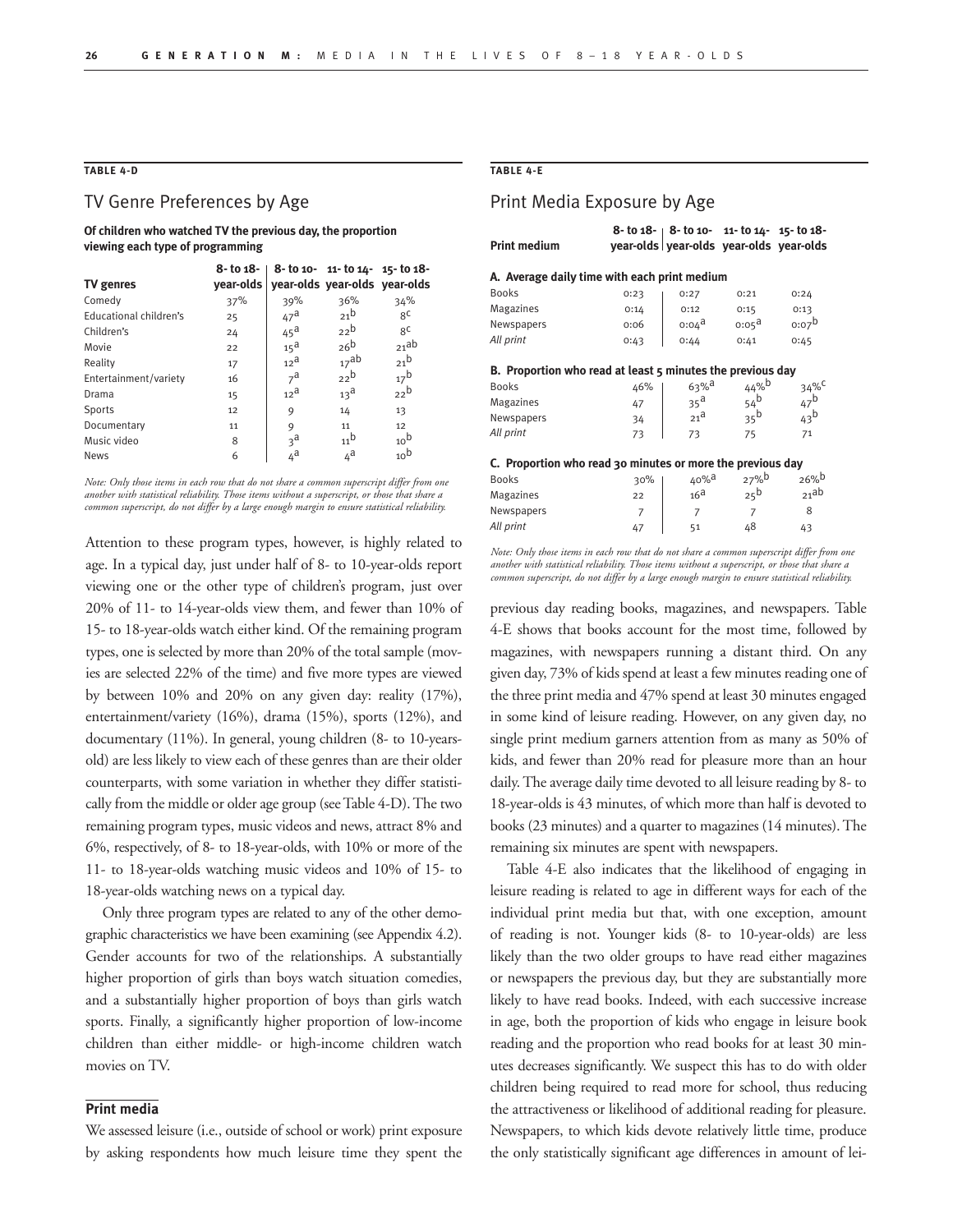#### **TABLE 4-F**

# Print Media Exposure by Parent Education

| <b>Print medium</b>                                        | High school Some<br>or less                                |                            | College<br>college or more             |  |  |  |  |
|------------------------------------------------------------|------------------------------------------------------------|----------------------------|----------------------------------------|--|--|--|--|
| A. Average daily time with each print medium               |                                                            |                            |                                        |  |  |  |  |
| <b>Books</b>                                               | $0:17^{\text{a}}$                                          | $0:23$ ab                  | $0:28^{b}$                             |  |  |  |  |
| Magazines                                                  | $0:11^{\mathsf{d}}$                                        | $0:14$ ab                  | $0:15^{\circ}$                         |  |  |  |  |
| Newspapers                                                 | $0:05^{\text{a}}$                                          | 0:06ab                     | $0:07^b$                               |  |  |  |  |
| All print                                                  |                                                            | $0.32^a$ $0.43^b$ $0.50^b$ |                                        |  |  |  |  |
|                                                            | B. Proportion who read at least 5 minutes the previous day |                            |                                        |  |  |  |  |
| <b>Books</b>                                               | 42%                                                        | 40%                        | 49%                                    |  |  |  |  |
| Magazines                                                  | 45                                                         | 51                         | 47                                     |  |  |  |  |
| Newspapers                                                 | 31                                                         | 39                         | 36                                     |  |  |  |  |
| All print                                                  | 71                                                         | 74                         | 75                                     |  |  |  |  |
| C. Proportion who read 30 minutes or more the previous day |                                                            |                            |                                        |  |  |  |  |
| <b>Books</b>                                               | $23%$ <sup>a</sup>                                         |                            | $27%$ <sup>ab</sup> $35%$ <sup>b</sup> |  |  |  |  |
| Magazines                                                  | 17 <sup>d</sup>                                            |                            | $27^b$ $22^{ab}$                       |  |  |  |  |

Newspapers  $\begin{array}{ccc} 5 & 7 & 8 \\ All print & 39^a & \frac{1}{2} \end{array}$ *All print* 39<sup>a</sup> 50<sup>ab</sup> 51<sup>b</sup> *Note: Only those items in each row that do not share a common superscript differ from one another with statistical reliability. Those items without a superscript, or those that share a* 

*common superscript, do not differ by a large enough margin to ensure statistical reliability.* 

sure reading. As they get older, kids spend more time reading the newspaper. When the different proportions and amounts of time associated with each print medium are combined, overall leisure reading time does not vary with age.

Level of parent education is strongly related to the amount of time devoted to leisure reading. Table 4-F reveals that both for overall leisure reading and for each of the individual print media, kids with college-educated parents spend substantially more time reading than those whose parents completed no more than high school; kids whose parents completed some college fall between. Interestingly, parent education is not related to the likelihood of engaging in at least a few minutes of leisure reading on any given day, but it strongly predicts the likelihood of reading for more than a few minutes. In particular, kids whose parents have no more than a high school education are significantly less likely than those whose parents have completed college to spend 30 minutes or more reading (the proportion of those whose parents completed some college falls in between). In other words, when young people whose parents have at least some college engage in leisure reading, they tend to read for extended periods of time; this is not the case for kids whose parents have less education.

Girls and boys are equally likely to engage in overall leisure reading and in reading of each of the three types of print media. However, girls devote significantly more time than boys to books (28 minutes vs. 19 minutes). Neither race nor income level predict differences in reading.

## **TABLE 4-G**

# Audio Media Exposure by Age

| Audio medium                                                   |      | 8- to 18-   8- to 10- 11- to 14- 15- to 18-<br>vear-olds vear-olds vear-olds vear-olds |                 |                   |
|----------------------------------------------------------------|------|----------------------------------------------------------------------------------------|-----------------|-------------------|
| A. Average daily time with each audio medium                   |      |                                                                                        |                 |                   |
| Radio                                                          | 0:55 | $\begin{vmatrix} 0:29^a & 0:57^b \\ 0:30^a & 0:45^b \end{vmatrix}$                     | $0:57^b$        | $1:15^C$          |
| CDs/tapes/MP3s                                                 | 0:49 |                                                                                        |                 | 1:09 <sup>C</sup> |
| Total audio                                                    | 1:44 | 0:59 <sup>a</sup> 1:42 <sup>b</sup>                                                    |                 | $2:24^C$          |
| B. Proportion who listened at least 5 minutes the previous day |      |                                                                                        |                 |                   |
| Radio                                                          | 74%  | $63\%$ <sup>a</sup>                                                                    | 78%b            | 79%b              |
| CDs/tapes/MP3s                                                 | 68   | 59a                                                                                    | 68ab            | $75^{\circ}$      |
| Total audio                                                    | 85   | 74a                                                                                    | 87 <sup>b</sup> | $q_0$             |
| C. Proportion who listened more than one hour the previous day |      |                                                                                        |                 |                   |
| Radio                                                          | 21%  | $8%$ a                                                                                 | 21%             | $30\%$            |
| CDs/tapes/MP3s                                                 | 18   | 10 <sup>d</sup>                                                                        | 16 <sup>d</sup> | 29 <sup>b</sup>   |
| Total audio                                                    | 44   | 26 <sup>d</sup>                                                                        | 44 <sup>b</sup> | 60 <sup>C</sup>   |

*Note: Only those items in each row that do not share a common superscript differ from one another with statistical reliability. Those items without a superscript, or those that share a common superscript, do not differ by a large enough margin to ensure statistical reliability.* 

In general, then, there is good news and bad news about leisure reading. Our data provide little support for claims that young people no longer engage in recreational reading. Three quarters of 8- to 18-year-olds report spending at least five minutes with one or another of the print media on any given day. On the other hand, fewer than a third spend more than 30 minutes with any one of the print media, fewer than half spend 30 minutes or more with all print media, and on any given day, only one-fifth devote more than an hour to leisure reading.

## **Audio media**

For the most part, audio media are synonymous with music media. Although our earlier study showed that kids devote a few minutes daily listening to news or to talk radio, and that younger children sometimes listen to recorded stories, for the most part listening to radio, tapes, CDs, and MP3s means listening to music (Roberts, et al., 1999), particularly among adolescents (also see Christenson & Roberts, 1998). Thus, we view time spent with radio, tapes, CDs, and MP3 players as almost synonymous with music exposure.

Average daily exposure to music and proportions of young people using each of the various audio media on any given day are summarized in Table 4-G. Clearly, music plays an important role in children's and particularly adolescents' lives. On any given day, 85% of U.S. 8- to 18-year-olds spend at least a few minutes listening to one of the audio media, and 44% spend in excess of an hour. U.S. kids average 1¾ hours per day with music media, with the time almost equally divided between radio and various recorded media (tapes, CDs, MP3s).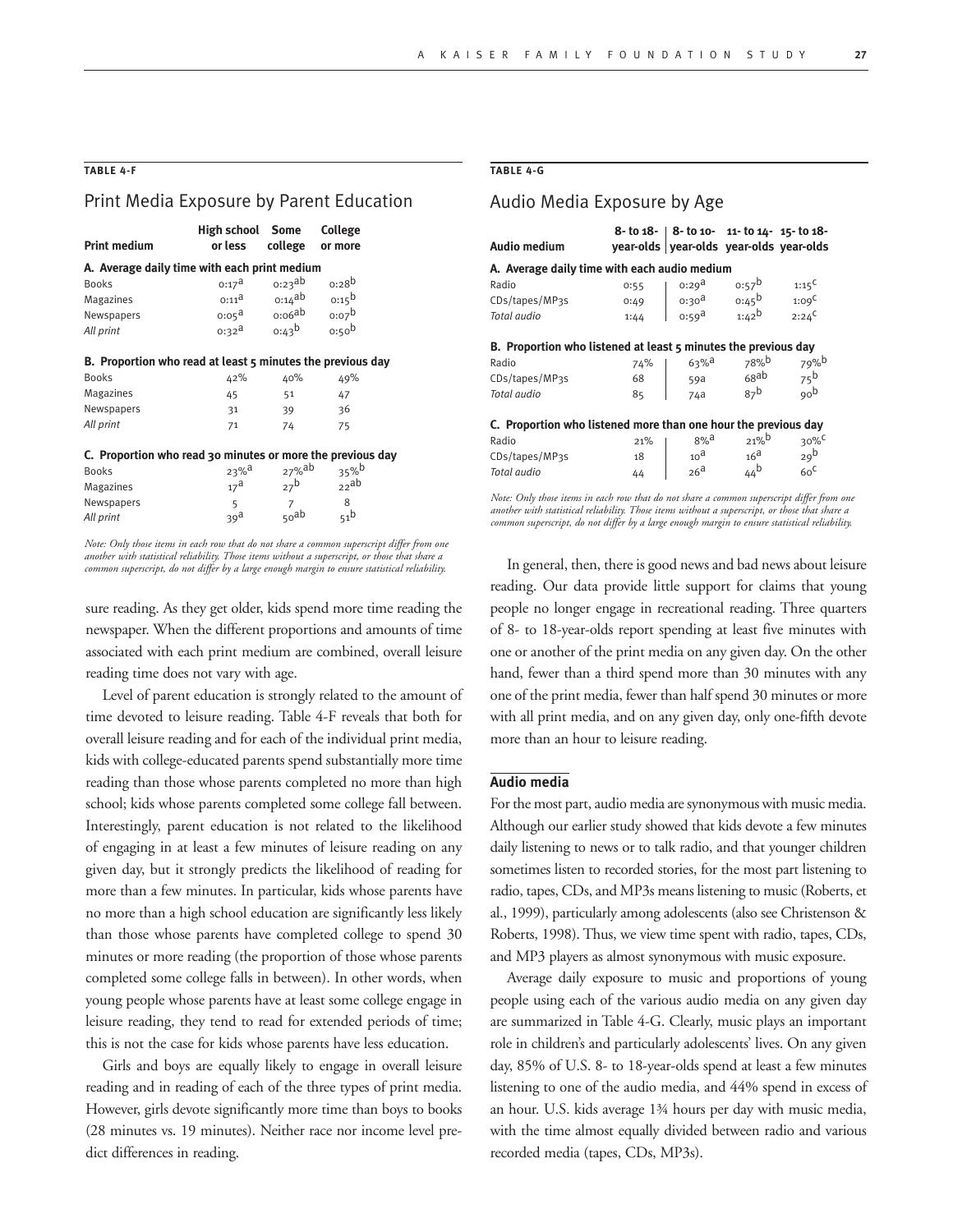#### **TABLE 4-H**

## Audio Media Exposure by Gender

| <b>Audio medium</b>                          | Boys                | Girls                                                          |  |  |  |  |  |
|----------------------------------------------|---------------------|----------------------------------------------------------------|--|--|--|--|--|
| A. Average daily time with each audio medium |                     |                                                                |  |  |  |  |  |
| Radio                                        | $0:45^{\text{a}}$   | $1:06^{b}$                                                     |  |  |  |  |  |
| CDs/tapes/MP3s                               | o:44 <sup>a</sup>   | $0:54^b$                                                       |  |  |  |  |  |
| Total audio                                  | $1:29^a$ $2:00^b$   |                                                                |  |  |  |  |  |
|                                              |                     |                                                                |  |  |  |  |  |
|                                              |                     | B. Proportion who listened at least 5 minutes the previous day |  |  |  |  |  |
| Radio                                        | $69\%$ <sup>a</sup> | 80%                                                            |  |  |  |  |  |
| CDs/tapes/MP3s                               | 63                  | 72                                                             |  |  |  |  |  |
| Total audio                                  | 81                  | 89                                                             |  |  |  |  |  |
|                                              |                     |                                                                |  |  |  |  |  |
|                                              |                     | C. Proportion who listened more than 1 hour the previous day   |  |  |  |  |  |
| Radio                                        | $15\%$ <sup>d</sup> | $27%$ <sup>b</sup>                                             |  |  |  |  |  |
| CDs/tapes/MP3s                               | 16                  | 21                                                             |  |  |  |  |  |
| Total audio                                  | 38 <sup>d</sup>     | 51                                                             |  |  |  |  |  |

*Note: Only those items in each row that do not share a common superscript differ from one another with statistical reliability. Those items without a superscript, or those that share a common superscript, do not differ by a large enough margin to ensure statistical reliability.* 

Not surprisingly, music media grow in importance as children become older. For example, on any given day, 74% of 8- to 10-year-olds, 87% of 11- to 14-year-olds, and 90% of 15- to 18-year-olds spend at least a few minutes with audio media. Moreover, 60% of the oldest kids report spending more than an hour daily with audio media (and 24% listen in excess of three hours daily). The amount of time kids spend with radio, with recordings, and with all audio media follows suit. That is, music listening increases substantially with each increment in age, from an average of 0:59 for 8- to 10-year-olds, to 1:42 among 11- to 14-year-olds, to 2:24 by late adolescence.

Gender also locates substantial differences both in the likelihood of exposure to one of the music media and in the amount of time devoted to them. Table 4-H shows that slightly higher proportions of girls than boys report spending at least a few minutes each day with one of the audio media, and significantly higher proportions of girls than boys spend more than an hour with radio (12 percentage points more) and with all audio media combined (13 percentage points more). Consistent with differences in the proportion of girls and boys using audio media, girls also spend substantially more time with them. Girls listen 31 minutes more daily than boys (21 minutes more with radio and 10 minutes more with recordings), a pattern that largely replicates the findings from our earlier study (Roberts, et al., 1999).

Parent education is the only other variable related to audio exposure. The relationship is curvilinear and holds only for radio listening (see Appendix 4.4). That is, parent education locates no significant differences in the likelihood of a child listening to any of the audio media on a given day, nor is it related to the likelihood of listening for more than an hour. Moreover, amount of exposure to recordings is identical at all three levels of parent education (50 minutes daily). Only time spent with radio (hence with total audio) varies in relation to parent education; kids whose parents completed some college report the highest average exposure (1:10), kids whose parents completed college report the lowest (0:50 – a significant difference); and kids whose parents completed no more than high school fall between (0:58). Whatever the reason, youngsters in the middle education group tend to spend more time with radio.

Neither race nor income is related to the amount of audio media exposure. These patterns of audio exposure are similar to those found five years ago (cf. Roberts, et al., 1999).

**What they listen to.** Students in grades 7–12 who indicated that they had listened to tapes, CDs, and/or MP3s the previous day were also asked to indicate all of the types of music they had listened to. The list of possible music genres included Alternative Rock, Classic Rock, Classical, Country/Western, Gospel/Christian, Hard Rock/Heavy Metal, Jazz/Blues, Latin/ Salsa, Rap/Hip Hop, Rave/Techno, Reggae, Rhythm and Blues/ Soul, Ska/Punk, Soft Rock, Top 40, and Other.

Table 4-I presents the proportion of 7th- to 12th-graders who listened to each type of music for those genres that attracted at least 10% of one of the demographic categories we have been examining. Rap/Hip Hop account for most of adolescent music listening: on any given day, 65% of junior and senior high school kids reporting listening — over twice the portion that listens to any other single type of music. The next closest genre is Alternative Rock, listened to by 32% of young people on a typical day, followed by Hard Rock/Heavy Metal selected by 27%, and Ska/Punk named by 23% of adolescents. No other type of music attracts as much as 20% of the young audience in any given day. Classical, Jazz or Blues, and Latin or Salsa are named by fewer than 10% of young listeners, with the caveat that fully a third of Hispanic kids listen to Latin/Salsa on a typical day (see Table 4-I), and 13% of African American youth listen to Jazz or Blues.

Because it is such a strong predictor of music tastes, Table 4-I also includes the proportion of listeners for each music genre in relation to race. Rap/Hip Hop is the preferred music type among African American, Hispanic, and White youths by a wide margin, easily outdistancing any other genre within each of the three groups. Well over half of the young people in each of the three groups listen to Rap/Hip Hop (no other genre exceeds 40% listenership within any group), its selection more than doubles the next most popular type among African Americans and among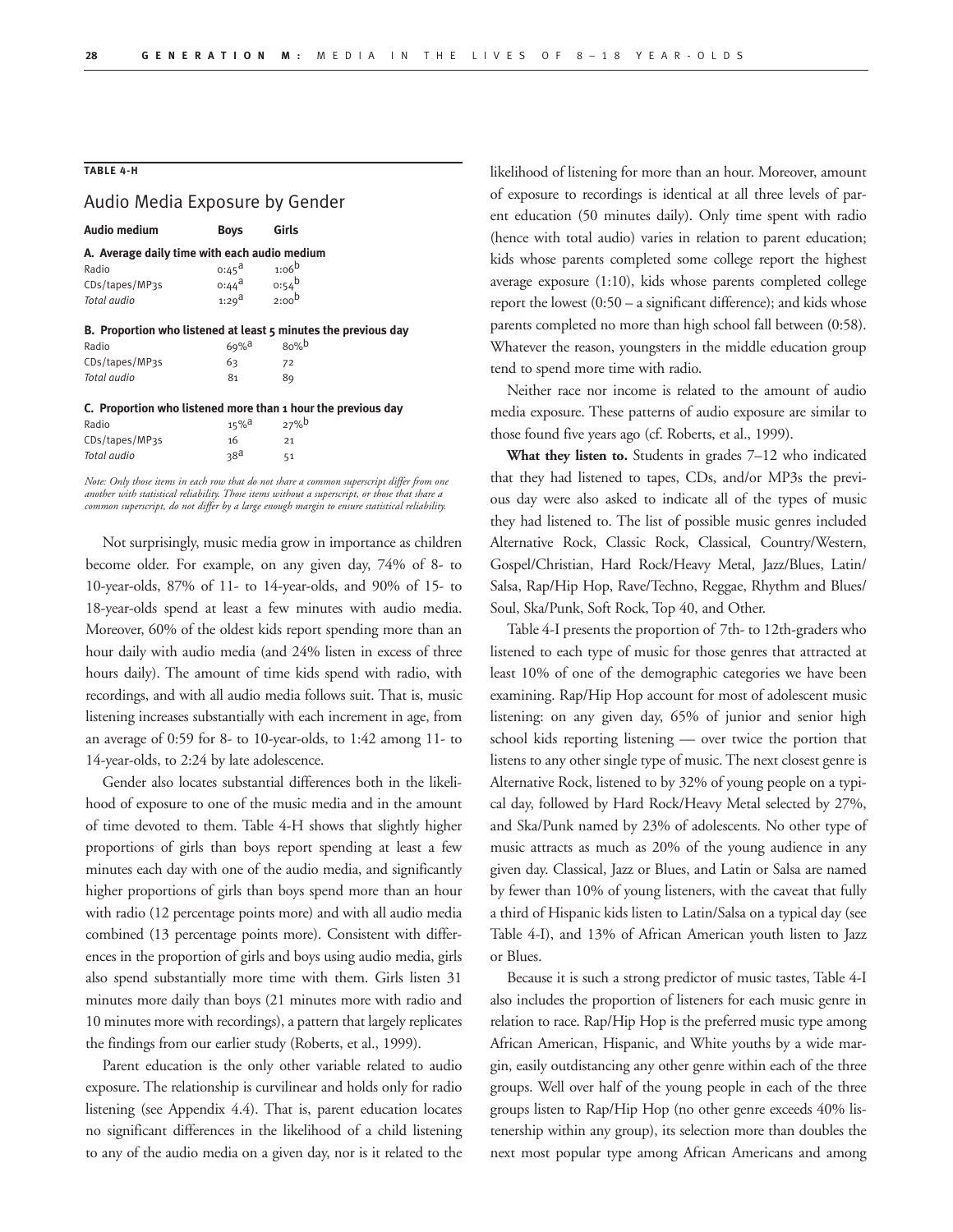## **TABLE 4-I**

## Music Genre Preferences

**Among 7th- to 12th-graders who listened to audio recordings the previous day, the proportion who listened to each genre**

| <b>Music genres</b>     | <b>Total</b> | White            | <b>Black</b>      | <b>Hispanic</b>  |
|-------------------------|--------------|------------------|-------------------|------------------|
| <b>Alternative Rock</b> | 32%          | 38% <sup>a</sup> | $9%$ b            | 16%              |
| Classic Rock            | 16           | $21^{\text{a}}$  | 6 <sup>b</sup>    | gb               |
| Country/Western         | 18           | 26 <sup>d</sup>  | 3 <sup>b</sup>    | 6 <sup>b</sup>   |
| Gospel/Christian        | 11           | 10 <sup>d</sup>  | 19ab              | 4 <sup>b</sup>   |
| Hard Rock/Metal         | 27           | 33 <sup>d</sup>  | 7 <sup>b</sup>    | 20               |
| Jazz/Blues              | 8            | $\overline{7}$   | 13                | 5                |
| Latin/Salsa             | 8            | $2^{\mathsf{a}}$ | $2^a$             | 33 <sup>b</sup>  |
| Rap/Hip Hop             | 65           | 60 <sup>d</sup>  | 81 <sup>b</sup>   | <sub>70</sub> ab |
| Rave/Techno             | 13           | 12               | 6                 | 8                |
| Reggae                  | 14           | 9 <sup>a</sup>   | $24^{\mathrm{b}}$ | 17ab             |
| Rhythm & Blues/Soul     | 12           | $5^a$            | 33 <sup>b</sup>   | 11 <sup>b</sup>  |
| Ska/Punk                | 23           | 29 <sup>d</sup>  | 6 <sup>b</sup>    | 14 <sup>b</sup>  |
| Soft Rock               | 12           | 12               | 6                 | 9                |
| Top 40                  | 17           | 18               | 11                | 13               |

*Note: Respondents checked all types of music to which they listened; therefore, columns total to more than 100%. Does not include radio listening. Only those items in each row that do not share a common superscript differ from one another with statistical reliability. Those items without a superscript, or those that share a common superscript, do not differ by a large enough margin to ensure statistical reliability.* 

Hispanic kids, and it is chosen by a full 22 percentage points more White kids than its next closest competitor.

Although Rap/Hip Hop is the most popular genre among all three ethnic groups, African Americans are still significantly more likely than Whites or Hispanic kids to listen to it. Over three-quarters of African American kids report listening to Rap/ Hip Hop (81%), vs. 60% of Whites and 70% of Hispanics. In addition to Rap/Hip Hop, African American teens listen significantly more than White or Hispanic kids to genres dominated by Black performers and expressive of Black culture. In addition to Hip Hop, on any given day a third of African American kids report listening to Rhythm and Blues or Soul, and a quarter listen to Reggae. Moreover, the next two most selected music types, Gospel/Christian (19%) and Jazz or Blues (13%) are also heavily influenced by African American performers and culture. In short, Black youth's music listening focuses heavily on those genres generally though of as "Black music."

White teens, on the other hand, tend to spread their listening across a broader range of music types. At least 10% of White teens listen to one of ten different genres on a typical day. In addition to Rap/Hip Hop, White kids tend to focus on various subcategories of Rock:16 Alternative Rock (38%), Hard Rock/ Heavy Metal (33%), Ska/Punk (29%), Classic Rock (21%), Rave/Techno (12%), and Soft Rock (12%). Over a quarter (26%) listen to Country/Western, 18% choose Top 40, and 10% select Gospel/Christian.<sup>17</sup>

Finally, Hispanic kids' listening, while not as varied as that of White kids, seems more diverse than that of African American kids, and in some ways more eclectic than the choices of either of the other two groups. Eight different music types were listened to by at least 10% of Hispanic teens. After Rap/Hip Hop, Latin/ Salsa is the most popular type of music, chosen by a third of Hispanic kids on a typical day. These two genres are joined by two other music types reflecting Black culture (Reggae: 17%; Rhythm and Blues: 11%), and by four "White" music genres (Hard Rock/ Heavy Metal: 20%; Alternative Rock: 16%; Ska/Punk: 14%; Top 40: 13%). In other words, with the exception of Rap/Hip Hop, the dominant favorite of kids from all three race groups, African American kids tend to listen to Black music, White kids tend to listen to White music, and Hispanic kids tend to listen to all kinds of music – Latin, Black, and White, much the same pattern noted in our earlier report (Roberts, et al., 1999).

Somewhat surprisingly, gender locates very few differences in music tastes. Contrary to Warner's (1984) suggestion that the music industry might well junk its current taxonomy in favor of a system that distinguishes simply between music with "male appeal" (characterized by music with a hard, raw-edged sound) and "female appeal" (softer types of popular music), and to a number of studies from the 1980s and 1990s that seemed to support this proposition, we found only two music types to which significantly different proportions of boys and girls listen: Country/Western, named by 13% of boys and 22% of girls, and Top 40, named by 12% of boys and 22% of girls. Although higher proportions of boys than girls listen to Alternative Rock and Heavy/Metal (two genres with a "hard sound"), more girls than boys name Ska/Punk (another hard-edged sound), and none of the differences is statistically significant.

#### **Interactive media**

The term interactive media includes both computers and video games – the two interactive platforms about which we asked questions. This section examines young people's use of computers and video games separately. However, given strong similarities between games played on either of the two platforms, we also look at overall use of interactive games (i.e., combining computer-based games and other video games).

**Computers.** Our examination of young people's time spent using a computer is limited to *recreational* computer use; time spent using a computer for school or for work-related activity *is not* included. Respondents were asked to estimate how much time they spent the previous day using a computer for each of six (recreational) activities: playing games (including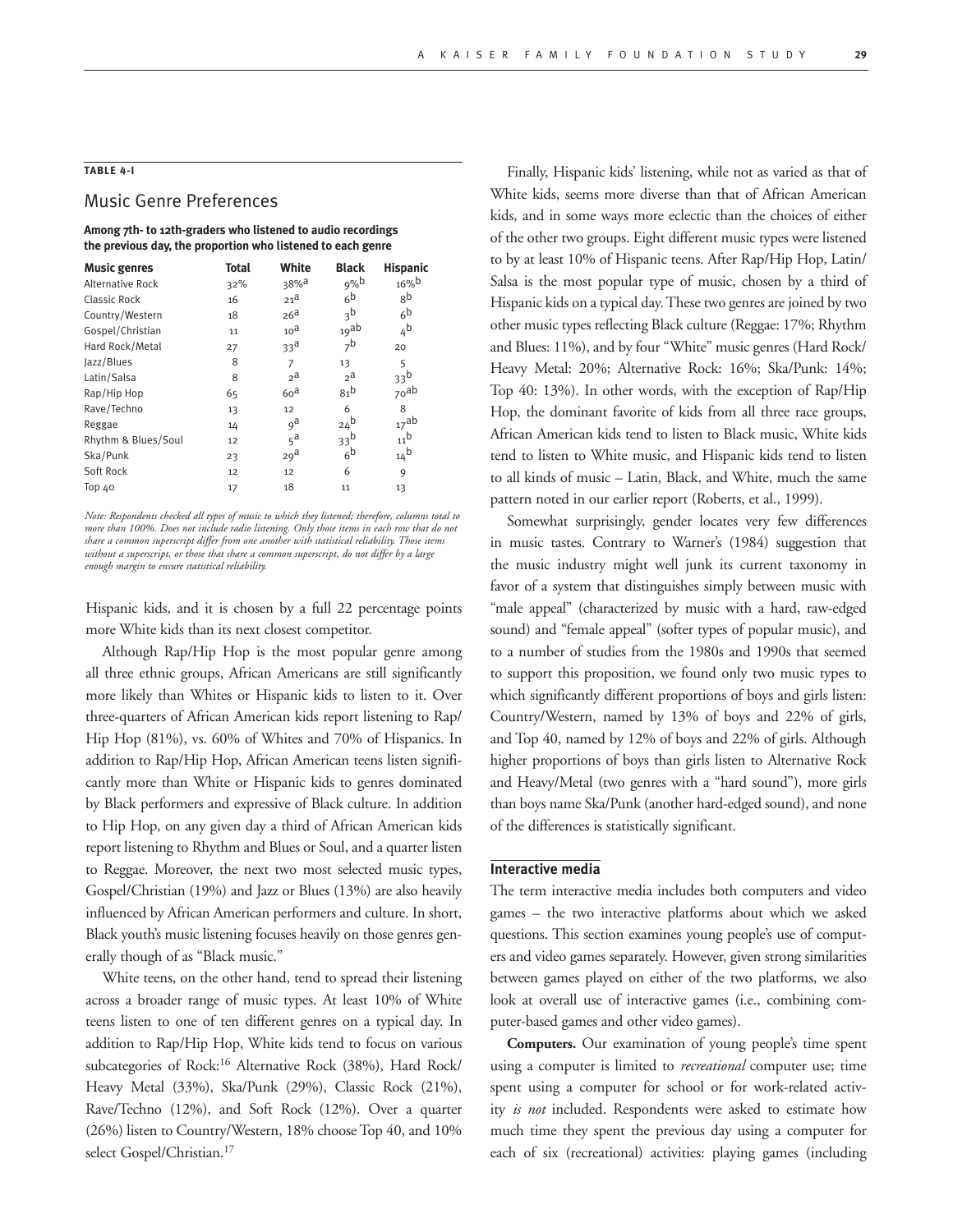#### **Box 4.2 Computer Use: 2004 vs. 1999**

A combination of increased access to computers and the emergence of new, highly popular computer activities has resulted in more than a doubling of the amount of time U.S. kids spend with computers compared with the previous five years. As noted in Chapter 3, in 1999, 73% of 8- to 18-year-olds reported a personal computer in their home; today, 86% report in-home access to a PC. Similarly, the 21% of 8- to 18-year-olds who reported having a computer in their bedroom in 1999 has now grown to 35% reporting either a bedroom computer or their own laptop. At the same time computer penetration has increased, so too have the computer activities that attract young people. Five years ago we did not ask about time spent playing games online, about various graphics programs or about time spent instant messaging. Since then, each of these activities has begun to claim substantial computer time from kids. The result is that the average amount of time young people devote to various computer activities has climbed from 0:27 daily to 1:02 daily (the proportion of kids using a computer at all has grown from 47% to 54%, and the proportion using a computer for more than an hour has climbed from 15% to 28%).

The following table reveals that only two computer activities, visiting chat rooms and sending e-mail, have remained fairly constant in terms of the time devoted to them. Time spent visiting Web sites has doubled (from seven to 14 minutes daily). Time spent with computer games has increased from 0:12 in 1999 to 0:19 in 2004, a change that we believe is at least partly a result of increased availability of online, multiplayer games. And perhaps most striking, a computer activity that did not warrant a question five years ago now claims as much time as visiting chat rooms (working with graphics programs =  $0:04$ ), and an activity that barely existed among kids five years ago now ranks as the second most time-consuming computer activity (instant messaging  $= 0:17$ ).

#### **Young people's use of computers in 2004 and 1999**

| <b>Computer activity</b> | 2004              | 1999 |
|--------------------------|-------------------|------|
| Playing games            | $0:19^{+}$        | 0:12 |
| Visiting Web sites       | $0:14^{\ddagger}$ | 0:07 |
| Visiting chat rooms      | 0:04              | 0:05 |
| E-mail                   | 0:05              | 0:04 |
| Instant messaging        | 0:17              | ΝA   |
| Graphics                 | 0:04              | ΝA   |
| Total computer time      | $1:02^{\ddagger}$ | 0:27 |

‡ Differs statistically from the average time spent in 2004. Data are for recreational computer use only.

online games),<sup>18</sup> visiting Web sites, visiting chat rooms, sending/receiving e-mail, instant messaging, and using some form of computer graphics (e.g., Powerpoint, photo editing, design). Total computer time is the sum of each youngster's estimate for each individual activity.19

Table 4-J summarizes the average amount of time devoted to each computer activity and the proportion of kids engaged in each activity, both for the total sample and for each of three age groups. Slightly over half of U.S. 8- to 18-year-olds (54%) report using the computer for recreational purposes on any given day, and 28% report spending more than one hour daily engaged in recreational computer use. The result is that U.S. kids average just over an hour per day using the computer for recreational purposes (1:02) of all kinds, more than doubling the 27 minutes per day reported in 1999 (Roberts, et al., 1999; Roberts &

#### **TABLE 4-J**

# Computer Use by Age

| <b>Medium</b>                                            |      |                       | 8- to $18 - 8 - 10 - 11 - 10 + 14 - 15 - 10 + 18 - 11$<br>year-olds year-olds year-olds year-olds |                     |  |  |
|----------------------------------------------------------|------|-----------------------|---------------------------------------------------------------------------------------------------|---------------------|--|--|
| A. Average daily time with each computer activity        |      |                       |                                                                                                   |                     |  |  |
| Games                                                    | 0:19 | 0:20                  | 0:17                                                                                              | 0:19                |  |  |
| Web sites                                                | 0:14 | 0:08 <sup>d</sup>     | $0:13^b$                                                                                          | 0:19 <sup>C</sup>   |  |  |
| Chat rooms                                               | 0:04 | 0:03                  | 0:04                                                                                              | 0:03                |  |  |
| E-mail                                                   | 0:05 | $0:02^{\mathsf{d}}$   | 0.05 <sup>b</sup>                                                                                 | 0:06 <sup>b</sup>   |  |  |
| Instant messaging program                                | 0:17 | $0:03^{\overline{d}}$ | $0:18^{\circ}$                                                                                    | $0:27^b$            |  |  |
| Graphics                                                 | 0:04 | $0:02^{\mathsf{d}}$   | 0.04 <sup>b</sup>                                                                                 | $0:05^{\mathsf{b}}$ |  |  |
| Total computer                                           | 1:02 | $0:37^{\text{a}}$     | $1:02^b$                                                                                          | $1:22^C$            |  |  |
| B. Proportion engaging in each activity the previous day |      |                       |                                                                                                   |                     |  |  |
| Games                                                    | 35%  | 37%                   | 37%                                                                                               | 29%                 |  |  |
| Web sites                                                | 34   | $21^{\mathrm{d}}$     | 34 <sup>b</sup>                                                                                   | $45^{\circ}$        |  |  |
| Chat rooms                                               | 10   | 8                     | 11                                                                                                | 9                   |  |  |
| E-mail                                                   | 25   | 11 <sup>d</sup>       | 26 <sup>b</sup>                                                                                   | 36 <sup>C</sup>     |  |  |

Graphics 12 9 13 14<br>
Any computer use 54 42<sup>a</sup> 5<sup>2</sup> *Any computer use* 54 542<sup>a</sup> **C. Proportion who used a computer more than 1 hour the previous day**

Instant messaging program 26  $10^a$   $26^b$   $39^c$ 

*Any computer use* 28% | 18%<sup>a</sup> 26%<sup>b</sup> 37%<sup>b</sup>

*Note: Data are for recreational computer use only. Only those items in each row that do not share a common superscript differ from one another with statistical reliability. Those items without a superscript, or those that share a common superscript, do not differ by a large enough margin to ensure statistical reliability.* 

Foehr, 2004). Box 4.2 further examines changes in computer time from 1999 to 2004.

Games account for 19 minutes of computer time daily, followed by instant messaging (17 minutes), and visiting Web sites (14 minutes). Sending e-mail, visiting chat rooms, and using some form of computer graphics, each account for no more than five minutes daily, on average. Just over one-third of U.S. kids report spending at least a few minutes playing games or visiting Web sites on any given day. Perhaps more interesting, a quarter of young people use instant messaging programs daily.

Both overall amount of recreational computer use and various individual computer activities also vary with age (see Table 4-J). Total time spent with the computer increases substantially with each successive age increment, from 0:37 among 8- to 10-yearolds, to 1:02 among 11- to 14-year-olds, to 1:22 among 15- to 18-year-olds. Not surprisingly given such increases in average time spent, the proportion of kids devoting any time to recreational computer activities and the proportion devoting more than an hour is also positively related to age.

The significant increment in overall computer time as age increases is mirrored in the averages for Web sites and instant messaging. A similar pattern emerges for e-mail and computer graphics, with the caveat that the two older age groups do not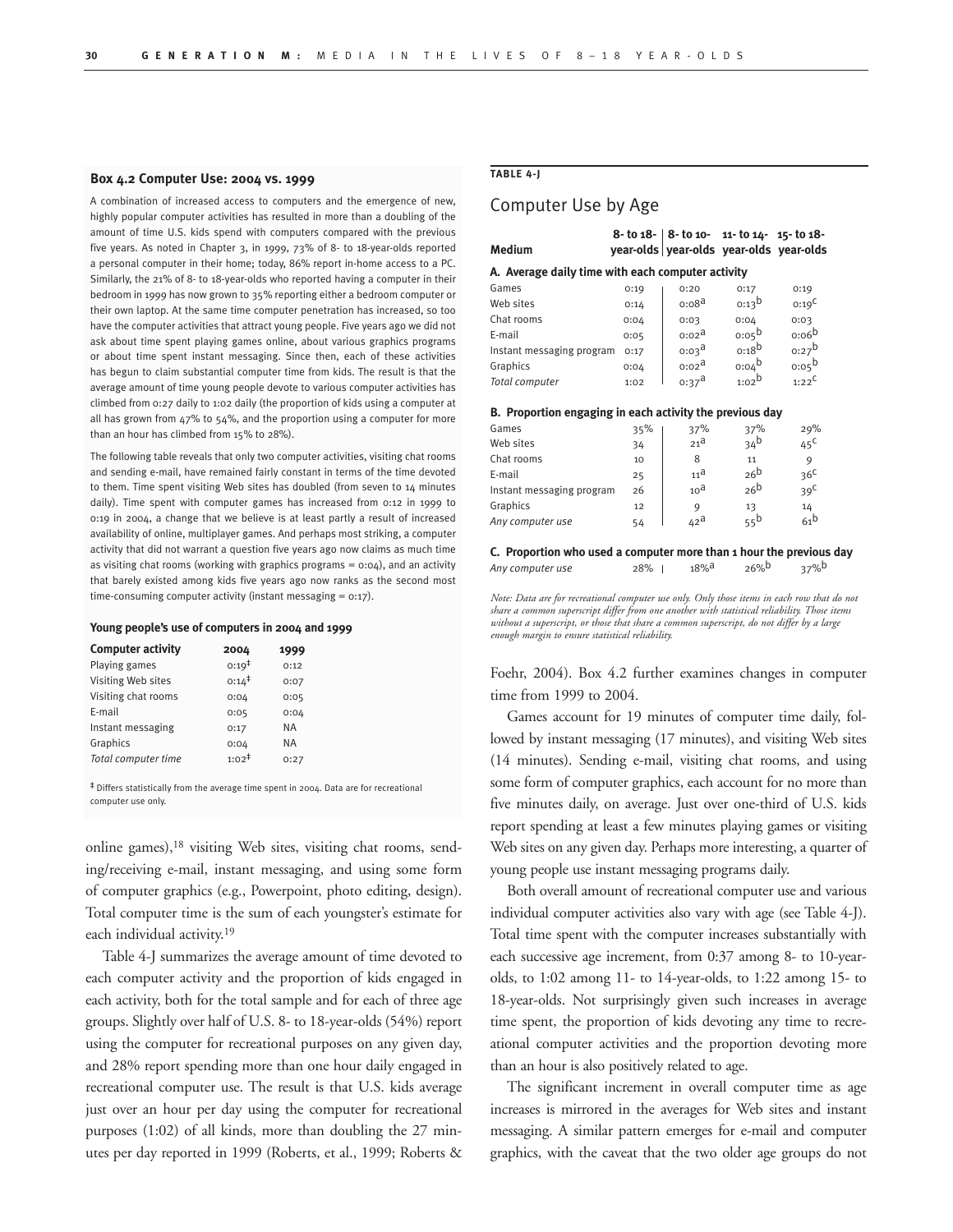# **TABLE 4-K**

# Computer Use by Gender

| <b>Activity</b>                                   | <b>Boys</b>           | Girls             |  |  |  |  |
|---------------------------------------------------|-----------------------|-------------------|--|--|--|--|
| A. Average daily time with each computer activity |                       |                   |  |  |  |  |
| Games                                             | $0:22^{\mathsf{d}}$   | $0:15^{\text{b}}$ |  |  |  |  |
| Web sites                                         | $0:12^{\overline{d}}$ | $0:16^{\text{b}}$ |  |  |  |  |
| Chat rooms                                        | 0:03                  | 0:04              |  |  |  |  |
| E-mail                                            | $0:04^{\text{d}}$     |                   |  |  |  |  |
| Instant messaging program                         | $0:14^{\text{d}}$     | 0:20 <sup>b</sup> |  |  |  |  |
| Graphics                                          | 0:04                  | 0:03              |  |  |  |  |
| Total computer                                    | 1:00                  | 1:04              |  |  |  |  |
|                                                   |                       | 0:06 <sup>b</sup> |  |  |  |  |

#### **B. Proportion engaging in each activity the previous day**

| Games                     | 38%             | 31%             |
|---------------------------|-----------------|-----------------|
| Web sites                 | 34              | 33              |
| Chat rooms                | 9               | 10              |
| E-mail                    | 20 <sup>a</sup> | 31 <sup>b</sup> |
| Instant messaging program | 23              | 29              |
| Graphics                  | 12              | 13              |
| Any computer use          | 53              | 54              |

#### **C. Proportion who used a computer more than 1 hour the previous day**  *Any computer use* 27% 28%

*Note: Data are for recreational computer use only. Only those items in each row that do not share a common superscript differ from one another with statistical reliability. Those items without a superscript, or those that share a common superscript, do not differ by a large enough margin to ensure statistical reliability.* 

differ from each other. Neither time spent in chat rooms nor time spent playing computer games is related to age; chat rooms receive a few minutes from each age group and computer games are consistently popular with all age groups.

Boys and girls are equally likely to use a computer on any given day, and they devote similar amounts of time to computer activi-

ties. With the exception of e-mail, which attracts a higher proportion of girls on any given day, the two genders are also equally likely to devote at least a few minutes per day to each of the various com-

puter activities. However, as Table 4-K shows, the two genders distribute most of their computer time quite differently. Boys spend significantly more time than girls with games; girls spend significantly more time than boys visiting Web sites, using e-mail, and instant messaging. We suspect that much of the difference is attributable to the greater social orientation generally manifested by girls, leading them to make more use than boys of the social capabilities of the computer.

White youths are significantly more likely to use a computer (57%) than either African American (44%) or Hispanic (47%) youths on any given day (see Appendix 4.6). However, there is no reliable difference in the amount of time kids from the different race groups spend with the computer (Whites = 1:02; African Americans = 0:52; Hispanics = 0:54) Differences in specific computer activities related to race emerge only for Internet games and instant messaging. Significantly fewer African American kids (14%) than White or Hispanic kids (25% and 27%, respectively) play Internet games. Similarly, significantly fewer African American kids (15%) than White kids (29%) use instant messaging on any given day (23% of Hispanic kids use instant messaging). Not surprisingly, then, African American kids spend substantially less time each day than Whites engaged in instant messaging (4 minutes vs. 19 minutes), with Hispanic kids again falling between (14 minutes).

The likelihood of using a computer on any given day is related to both of our measures of socioeconomic status (see Appendix 4.6). Forty-seven percent (47%) of kids whose parents completed no more than a high school education, compared to 51% of those whose parents completed some college, and 62% of those whose parents completed college report using a computer the previous day (the lowest and highest parent education groups differ significantly). Similarly, 47% of kids classified as low income, 50% of those classified as middle income, and 63% of those classified as high income, used a computer the preceding day. Amount of time spent with the computer, however, is related only to level of parent education. Kids whose parents finished college spend 17 minutes more daily than kids whose parents completed no more than high school using a computer (1:12 vs. 0:55, respectively). As the tables in Appendix 4.6 show, kids classified as high income spend a bit more time visiting Web sites, sending

e-mail, and instant messaging.

**Video games.** We asked separate questions about console video games (i.e., games played on a device connected to a TV such as an X-box, GameCube, or

PlayStation), and handheld video games. Interestingly, video game use is related to all but one of our demographic indicators; only income fails to predict video gaming. Table 4-L summarizes the results for console and handheld games and for total time spent with video games both for the entire sample and for each of the separate age groups we have been examining. Just over half (52%) of 8- to 18-year-olds play some kind of video game on an average day, with 41% reporting that they use a video game console and 35% a handheld video game. The result is that U.S. kids spend 49 minutes daily playing video games of one kind or another, with console games garnering roughly twice the amount of time as handheld games.

Boys are much more likely than girls to play video games on any given day.

**Video games are clearly gender-typed.**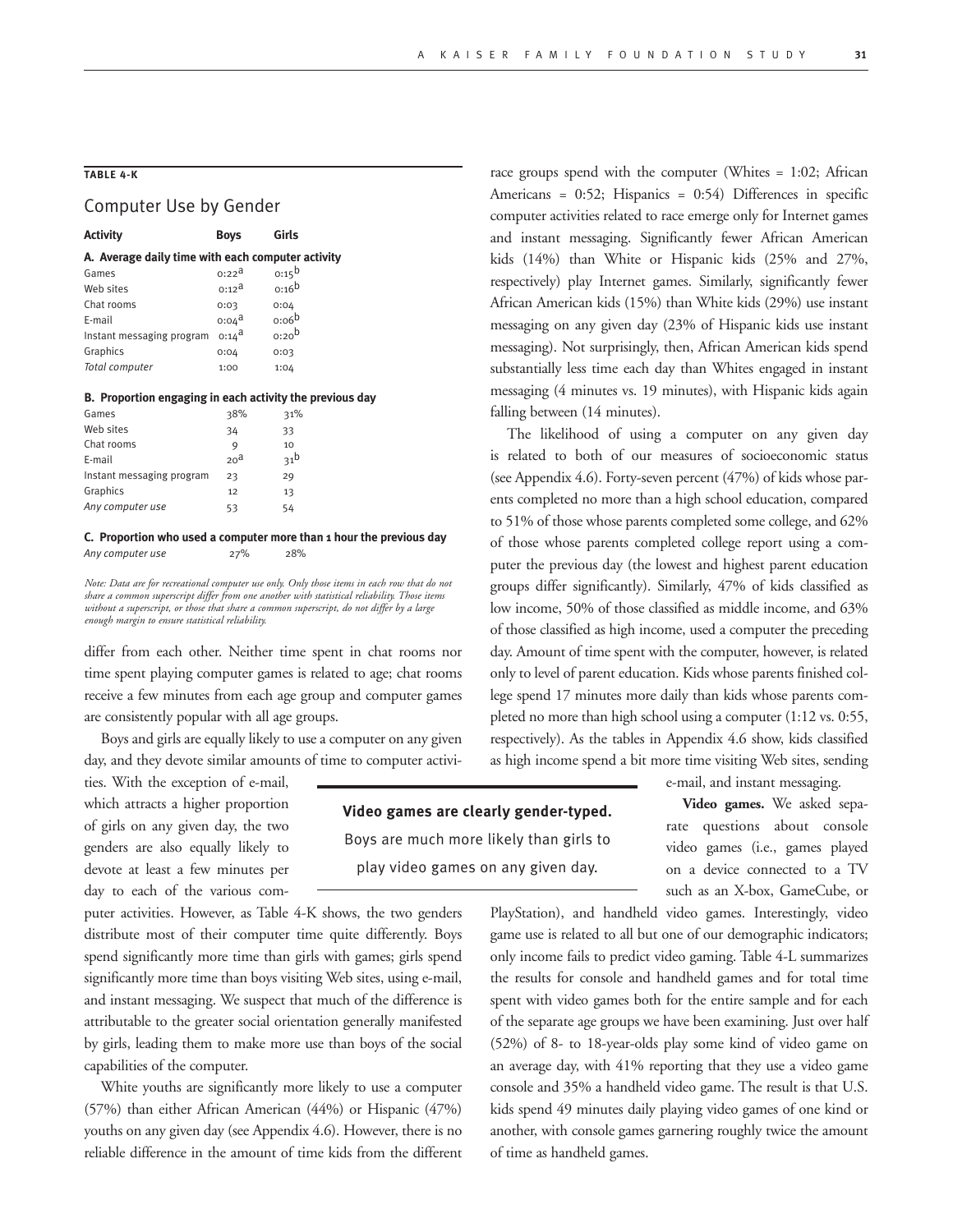# **TABLE 4-L**

# Video Game Exposure by Age

|                                                              |          | 8- to 18- 8- to 10- 11- to 14- 15- to 18-<br>year-olds year-olds year-olds year-olds |                     |                     |  |  |  |
|--------------------------------------------------------------|----------|--------------------------------------------------------------------------------------|---------------------|---------------------|--|--|--|
| A. Average daily time with video games                       |          |                                                                                      |                     |                     |  |  |  |
| Console                                                      | 0:32     | o:42 <sup>a</sup>                                                                    | $0:32^{\mathsf{d}}$ | $0:23^{b}$          |  |  |  |
| Handheld                                                     | 0:17     | $0:23^{\text{d}}$                                                                    | $_{0:20}$ a         | $0:10^{\mathrm{b}}$ |  |  |  |
| Total video games                                            | 0:49     | $1:05^{\text{a}}$                                                                    | $0:52^{\mathsf{a}}$ | $0.33^{b}$          |  |  |  |
| B. Proportion using each type of video game the previous day |          |                                                                                      |                     |                     |  |  |  |
| Console                                                      | 41%      | $51\%$ <sup>d</sup>                                                                  | $44\%$ <sup>a</sup> | 29%                 |  |  |  |
| Handheld                                                     | 35       | $42^{\text{a}}$                                                                      | 40a                 | 23 <sup>b</sup>     |  |  |  |
| Total video games                                            | 52       | 59a                                                                                  | 57a                 | 39 <sup>b</sup>     |  |  |  |
| C. Proportion who play video games more than 1 hour per day  |          |                                                                                      |                     |                     |  |  |  |
| Console                                                      | 13%      | 15%                                                                                  | 13%                 | 10%                 |  |  |  |
| Handheld                                                     | 6        | 8                                                                                    | $\overline{7}$      | 4                   |  |  |  |
| Total video games                                            | $22^{1}$ | 27 <sup>a</sup>                                                                      | $23^{\text{a}}$     | $15^{\text{b}}$     |  |  |  |

*Note: Only those items in each row that do not share a common superscript differ from one another with statistical reliability. Those items without a superscript, or those that share a common superscript, do not differ by a large enough margin to ensure statistical reliability.* 

Video gaming is negatively related to age. Table 4-L indicates that substantially fewer 15- to 18-year-olds (39%) than either 8- to 10-year-olds (59%) or 11- to 14-year-olds (57%) use video games on any given day, and that they spend significantly less time using games (there is no significant difference in the proportion of the two younger age-groups that use video games nor in the amount of time devoted to them).

Video games are clearly gender-typed. Boys are much more likely than girls to play video games on any given day  $(63\%$  vs. 40%, respectively), and to spend more than an hour daily with video games (31% vs. 11%). Boys spend almost three times as much time as girls playing video games (1:12 vs. 0:25). Although boys dominate both kinds of games, the gender difference is larger for console games than handheld games. That is, twice the proportion of boys than girls play console video games (55% vs. 27%), while the difference for handheld games is only 10 percentage points (40% vs. 30% for boys and girls, respectively). Similarly, boys spend triple the time that girls spend playing console games (48 minutes vs. 14 minutes), but just double the time for handheld games (24 minutes vs. 11 minutes) (see Appendix 4.8).

African American kids are more likely than White kids to play handheld video games, and to spend substantially more time playing either kind of game. Hispanic kids consistently fall between, not differing significantly from either of the other two race groups (see Appendix 4.8).

Finally, of our two socioeconomic indicators, only parent education is related to video gaming. That relationship is curvilinear, with kids whose parents completed some college reporting signifi-

#### **TABLE 4-M**

# Total Interactive Game Playing

|                         | <b>Proportion</b> |                 |                   |  |
|-------------------------|-------------------|-----------------|-------------------|--|
|                         |                   | playing any     | <b>Proportion</b> |  |
|                         | Average           | video or        | playing           |  |
|                         | time              | computer game   | 1+ hours          |  |
| <b>Total sample</b>     | 1:08              | 59%             | 30%               |  |
| Age                     |                   |                 |                   |  |
| 8- to 10-year-olds      | $1:25^{\text{d}}$ | $65^{\text{a}}$ | $34^{\mathrm{a}}$ |  |
| 11-to 14-year-olds      | 1:09 <sup>d</sup> | 63 <sup>d</sup> | 31ab              |  |
| 15-to 18-year-olds      | 0.52 <sup>b</sup> | 49 <sup>b</sup> | 24 <sup>b</sup>   |  |
| Gender                  |                   |                 |                   |  |
| Boys                    | $1:34^{\text{a}}$ | 68 <sup>d</sup> | $41^{\text{a}}$   |  |
| Girls                   | $0:40^{b}$        | 51 <sup>b</sup> | 18 <sup>b</sup>   |  |
| Race                    |                   |                 |                   |  |
| White                   | $1:03^{\text{d}}$ | 61              | 28                |  |
| <b>Black</b>            | $1:26^{b}$        | 60              | 37                |  |
| Hispanic                | 1:10 <sup>C</sup> | 55              | 29                |  |
| <b>Parent education</b> |                   |                 |                   |  |
| High school or less     | $1:09^{\text{d}}$ | 59ab            | 30                |  |
| Some college            | 0:50 <sup>b</sup> | 52 <sup>a</sup> | 24                |  |
| College graduate        | $1:16^{a}$        | 63 <sup>b</sup> | 31                |  |
| Income                  |                   |                 |                   |  |
| Under \$35,000          | 0:59              | 58ab            | 31                |  |
| $$35,000 - $50,000$     | 1:09              | 56 <sup>b</sup> | 28                |  |
| Over \$50,000           | 1:13              | 65 <sup>b</sup> | 30                |  |

*Note: Includes both computer games and video games. Within each cluster, only those items in each column that do not share a common superscript differ from one another with statistical reliability. Those items without a superscript, or those that share a common superscript, do not differ by a large enough margin to ensure statistical reliability.* 

cantly less time with video games than either kids whose parents completed no more than high school or those whose parents completed college (see Appendix 4.8).

**Overall interactive game playing.** Although the delivery systems vary, a good case can be made that in the eyes of most young people, there is little or no difference between computer games and video games. Indeed, many of the same games are played on each platform and the game experience is highly similar regardless of whether a game is played on a computer or a video game console. For this reason we also examine overall interactive game playing, combining kids who play either computer games and/or video games.

The summary of interactive game playing presented in Table 4-M indicates that 59% of the sample play some kind of interactive game on any given day (27% play only video games, 7% play only computer games, and 25% play both kinds of games), and that 30% play for more than an hour. The end result of combining time spent with computer games and video games into a